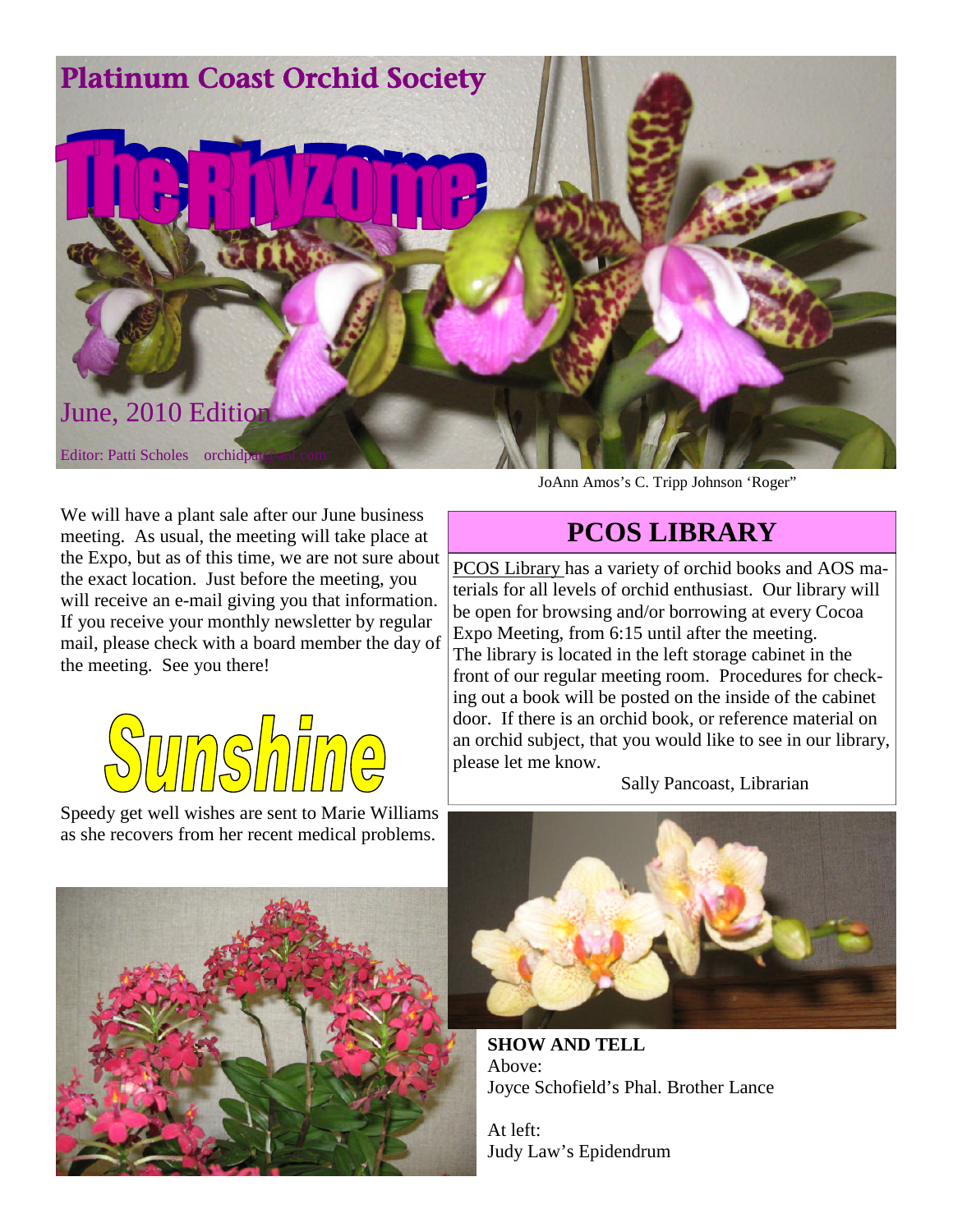# SHOW EXHIBITS

At our show, we had many exhibits set up by several of the vendors. Steve and Mary DeSorbo, and Ginny Oliphant set up our beautiful exhibit shown at the right. Let's take peek at the process and people who helped pull it together: Betty Adamson guided the designers in looking for accessories, and Jim Adamson took Steve to Apopka to find the right plants for the display. Joan Lehnert and Karen Snee helped with the set up, and Joan loaned the table and chairs for the park setting. Ed Lehnert helped with the heavy lifting, and even borrowed a band saw to cut more plywood for the exhibit. A few

members who were at the Expo just jumped in and helped carry in the plants. All of this help made it possi-

ble for Steve, Mary, and Ginny to use their design skills and meticulous placement to bring our exhibit together in a limited amount of time. Thank you for a great job!

PCOS also had a Society Exhibit at the Central Florida Orchid Show that won Second Place and \$50. Glenda Titler, Glenda's sister, and Dennis Gollehon set up that exhibit for us. Glenda has years of experience designing show displays.

At the Volusia show, our society exhibit ( below), was set up by Glenda, Dennis, and

Karen Snee, and it won Honorable Mention. Thank you to all of you for your time, long drive, and hard work.

A lot of time and effort goes into the Society Exhibits we do at the different shows, and we always need helpers and orchids for those exhibits. This is one way to get involved and as you can see, we have some great leaders and designers, who just need help in getting everything together and ready for the shows.



Above: Jim and Betty Adamson, and Steve Desorbo at the entrance to our 2010 Show Exhibit (shown below).





At left, the PCOS exhibit at the Volusia County Orchid Society Show won honorable mention. Glenda Titler, Dennis Gollehon, and Karen Snee did that exhibit for PCOS.